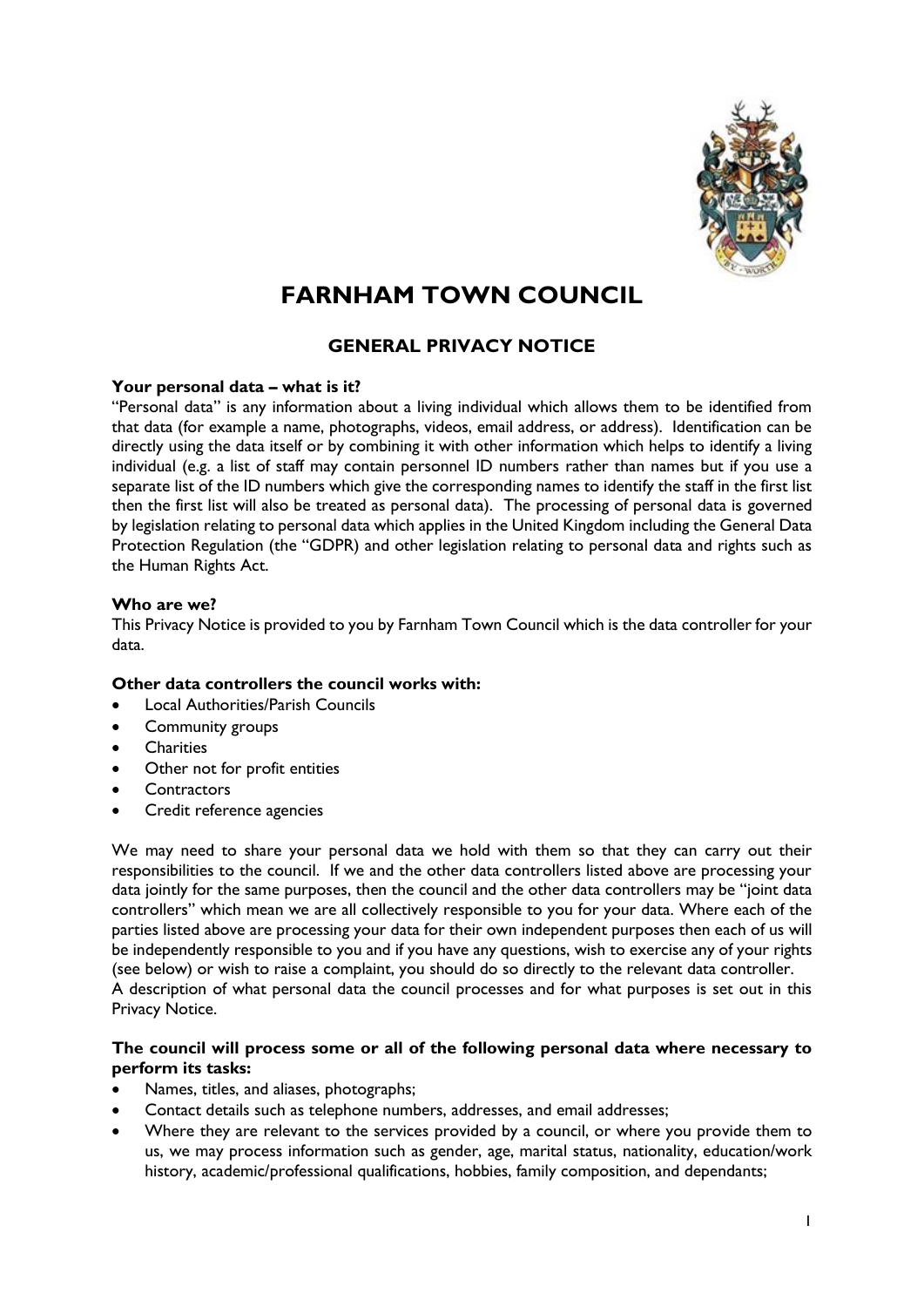- Where you pay for activities such as use of a council hall, financial identifiers such as bank account numbers, payment card numbers, payment/transaction identifiers, policy numbers, and claim numbers;
- The personal data we process may include sensitive or other special categories of personal data such as criminal convictions, racial or ethnic origin, mental and physical health, details of injuries, medication/treatment received, political beliefs, trade union affiliation, genetic data, biometric data, data concerning and sexual life or orientation.

## **How we use sensitive personal data**

- We may process sensitive personal data including, as appropriate:
	- information about your physical or mental health or condition in order to monitor sick leave and take decisions on your fitness for work;
	- **•** your racial or ethnic origin or religious or similar information in order to monitor compliance with equal opportunities legislation;
	- in order to comply with legal requirements and obligations to third parties.
- These types of data are described in the GDPR as "Special categories of data" and require higher levels of protection. We need to have further justification for collecting, storing and using this type of personal data.
- We may process special categories of personal data in the following circumstances:
	- In limited circumstances, with your explicit written consent.
	- Where we need to carry out our legal obligations.
	- Where it is needed in the public interest.
- Less commonly, we may process this type of personal data where it is needed in relation to legal claims or where it is needed to protect your interests (or someone else's interests) and you are not capable of giving your consent, or where you have already made the information public.

## **Do we need your consent to process your sensitive personal data?**

 In limited circumstances, we may approach you for your written consent to allow us to process certain sensitive personal data. If we do so, we will provide you with full details of the personal data that we would like and the reason we need it, so that you can carefully consider whether you wish to consent.

## **The council will comply with data protection law. This says that the personal data we hold about you must be:**

- Used lawfully, fairly and in a transparent way.
- Collected only for valid purposes that we have clearly explained to you and not used in any way that is incompatible with those purposes.
- Relevant to the purposes we have told you about and limited only to those purposes.
- Accurate and kept up to date.
- Kept only as long as necessary for the purposes we have told you about.
- Kept and destroyed securely including ensuring that appropriate technical and security measures are in place to protect your personal data to protect personal data from loss, misuse, unauthorised access and disclosure.

## **We use your personal data for some or all of the following purposes:**

- To deliver public services including to understand your needs to provide the services that you request and to understand what we can do for you and inform you of other relevant services;
- To confirm your identity to provide some services;
- To contact you by post, email, telephone or using social media (e.g., Facebook, Twitter);
- To help us to build up a picture of how we are performing;
- To prevent and detect fraud and corruption in the use of public funds and where necessary for the law enforcement functions;
- To enable us to meet all legal and statutory obligations and powers including any delegated functions;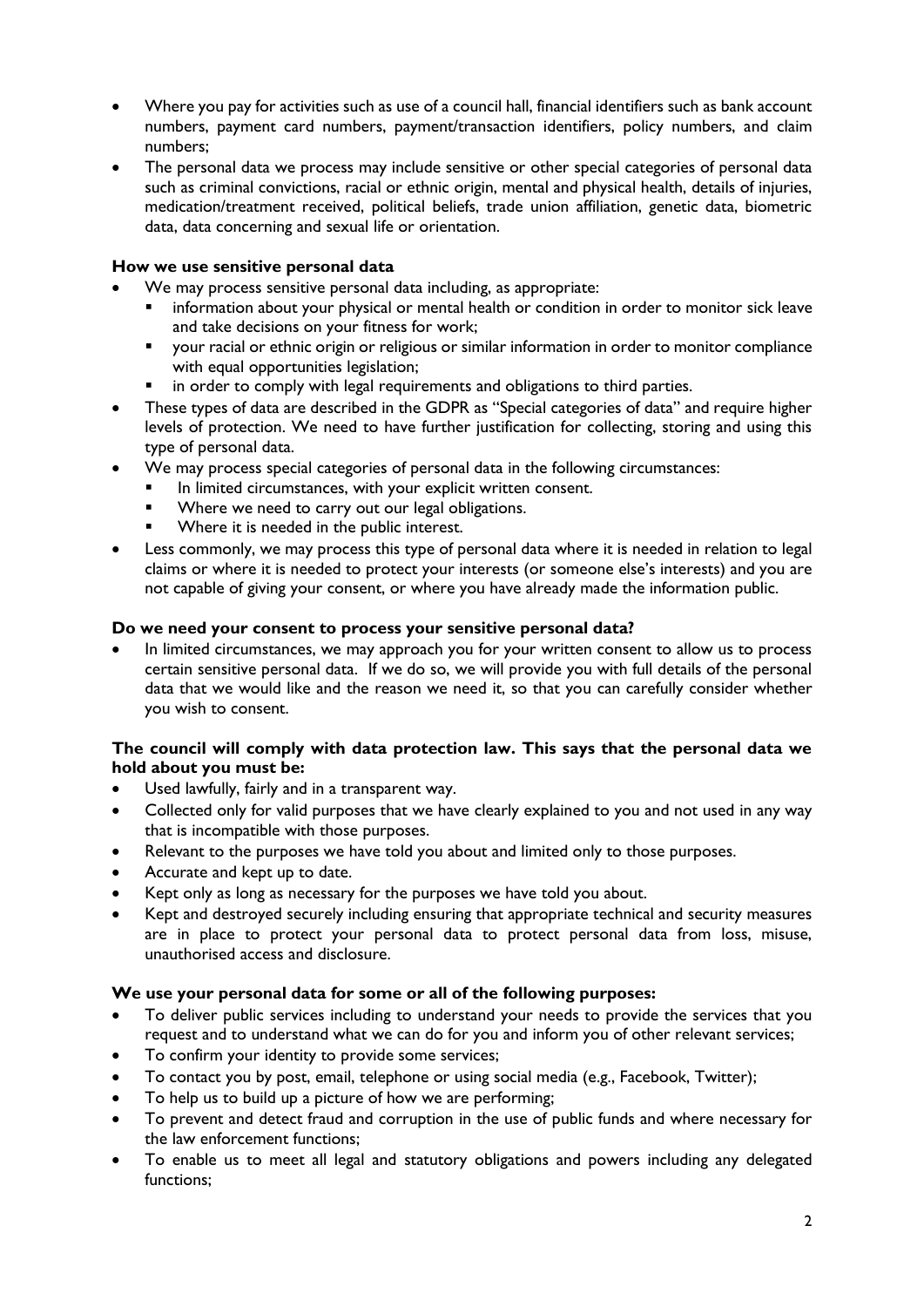- To carry out comprehensive safeguarding procedures (including due diligence and complaints handling) in accordance with best safeguarding practice from time to time with the aim of ensuring that all children and adults-at-risk are provided with safe environments and generally as necessary to protect individuals from harm or injury;
- To promote the interests of the council;
- To maintain our own accounts and records;
- To seek your views, opinions or comments;
- To notify you of changes to our facilities, services, events and staff, councillors and other role holders;
- To send you communications which you have requested and that may be of interest to you. These may include information about campaigns, appeals, other new projects or initiatives;
- To process relevant financial transactions including grants and payments for goods and services supplied to the council
- To allow the statistical analysis of data so we can plan the provision of services.

Our processing may also include the use of CCTV systems for the prevention and prosecution of crime.

## **What is the legal basis for processing your personal data?**

The council is a public authority and has certain powers and obligations. Most of your personal data is processed for compliance with a legal obligation which includes the discharge of the council's statutory functions and powers. Sometimes when exercising these powers or duties it is necessary to process personal data of residents or people using the council's services. We will always take into account your interests and rights. This Privacy Notice sets out your rights and the council's obligations to you.

We may process personal data if it is necessary for the performance of a contract with you, or to take steps to enter into a contract. An example of this would be processing your data in connection with the use of community facilities, or the acceptance of an allotment garden tenancy

Sometimes the use of your personal data requires your consent. We will first obtain your consent to that use.

## **Sharing your personal data**

This section provides information about the third parties with whom the council may share your personal data. These third parties have an obligation to put in place appropriate security measures and will be responsible to you directly for the manner in which they process and protect your personal data. It is likely that we will need to share your data with some or all of the following (but only where necessary):

- The data controllers listed above under the heading "Other data controllers the council works with";
- Our agents, suppliers and contractors. For example, we may ask a commercial provider to publish or distribute newsletters on our behalf, or to maintain our database software;
- On occasion, other local authorities or not for profit bodies with which we are carrying out joint ventures e.g. in relation to facilities or events for the community.

#### **How long do we keep your personal data?**

We will keep some records permanently if we are legally required to do so. We may keep some other records for an extended period of time. For example, it is currently best practice to keep financial records for a minimum period of 8 years to support HMRC audits or provide tax information. We may have legal obligations to retain some data in connection with our statutory obligations as a public authority. The council is permitted to retain data in order to defend or pursue claims. In some cases, the law imposes a time limit for such claims (for example 3 years for personal injury claims or 6 years for contract claims). We will retain some personal data for this purpose as long as we believe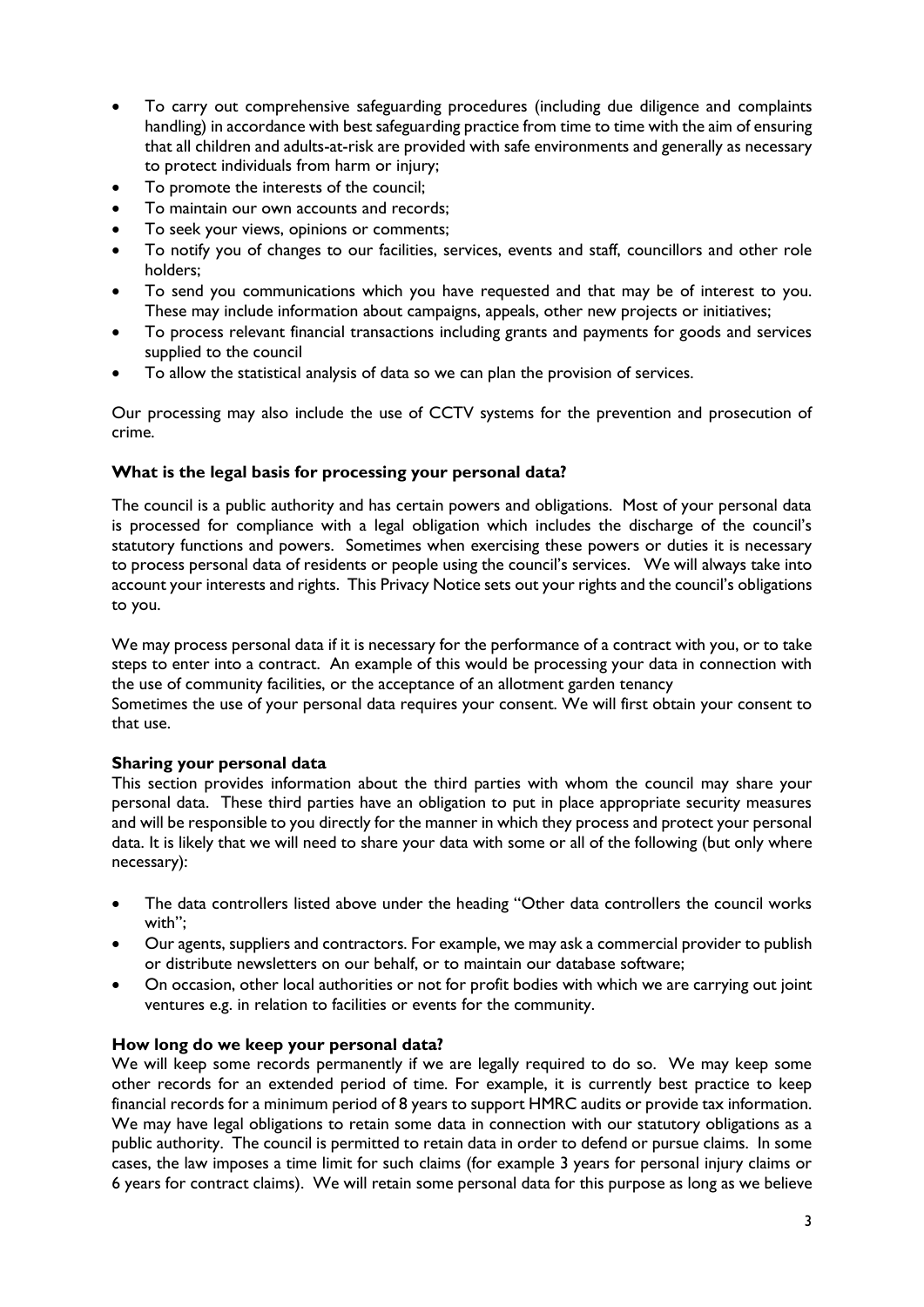it is necessary to be able to defend or pursue a claim. In general, we will endeavour to keep data only for as long as we need it. This means that we will delete it when it is no longer needed.

## **Your rights and your personal data**

You have the following rights with respect to your personal data:

When exercising any of the rights listed below, in order to process your request, we may need to verify your identity for your security. In such cases we will need you to respond with proof of your identity before you can exercise these rights.

- *1) The right to access personal data we hold on you*
	- At any point you can contact us to request the personal data we hold on you as well as why we have that personal data, who has access to the personal data and where we obtained the personal data from. Once we have received your request we will respond within one month.
	- There are no fees or charges for the first request but additional requests for the same personal data or requests which are manifestly unfounded or excessive may be subject to an administrative fee.

## *2) The right to correct and update the personal data we hold on you*

 If the data we hold on you is out of date, incomplete or incorrect, you can inform us and your data will be updated.

## *3) The right to have your personal data erased*

- If you feel that we should no longer be using your personal data or that we are unlawfully using your personal data, you can request that we erase the personal data we hold.
- When we receive your request we will confirm whether the personal data has been deleted or the reason why it cannot be deleted (for example because we need it for to comply with a legal obligation).
- *4) The right to object to processing of your personal data or to restrict it to certain purposes only*
	- You have the right to request that we stop processing your personal data or ask us to restrict processing. Upon receiving the request, we will contact you and let you know if we are able to comply or if we have a legal obligation to continue to process your data.

## *5) The right to data portability*

- You have the right to request that we transfer some of your data to another controller. We will comply with your request, where it is feasible to do so, within one month of receiving your request.
- *6) The right to withdraw your consent to the processing at any time for any processing of data to which consent was obtained*
	- You can withdraw your consent easily by telephone, email, or by post (see Farnham Town Council's Contact Details at the end of this notice.)

## *7) The right to lodge a complaint with the Information Commissioner's Office.*

 You can contact the Information Commissioners Office on 0303 123 1113 or via email https://ico.org.uk/global/contact-us/email/ or at the Information Commissioner's Office, Wycliffe House, Water Lane, Wilmslow, Cheshire SK9 5AF.